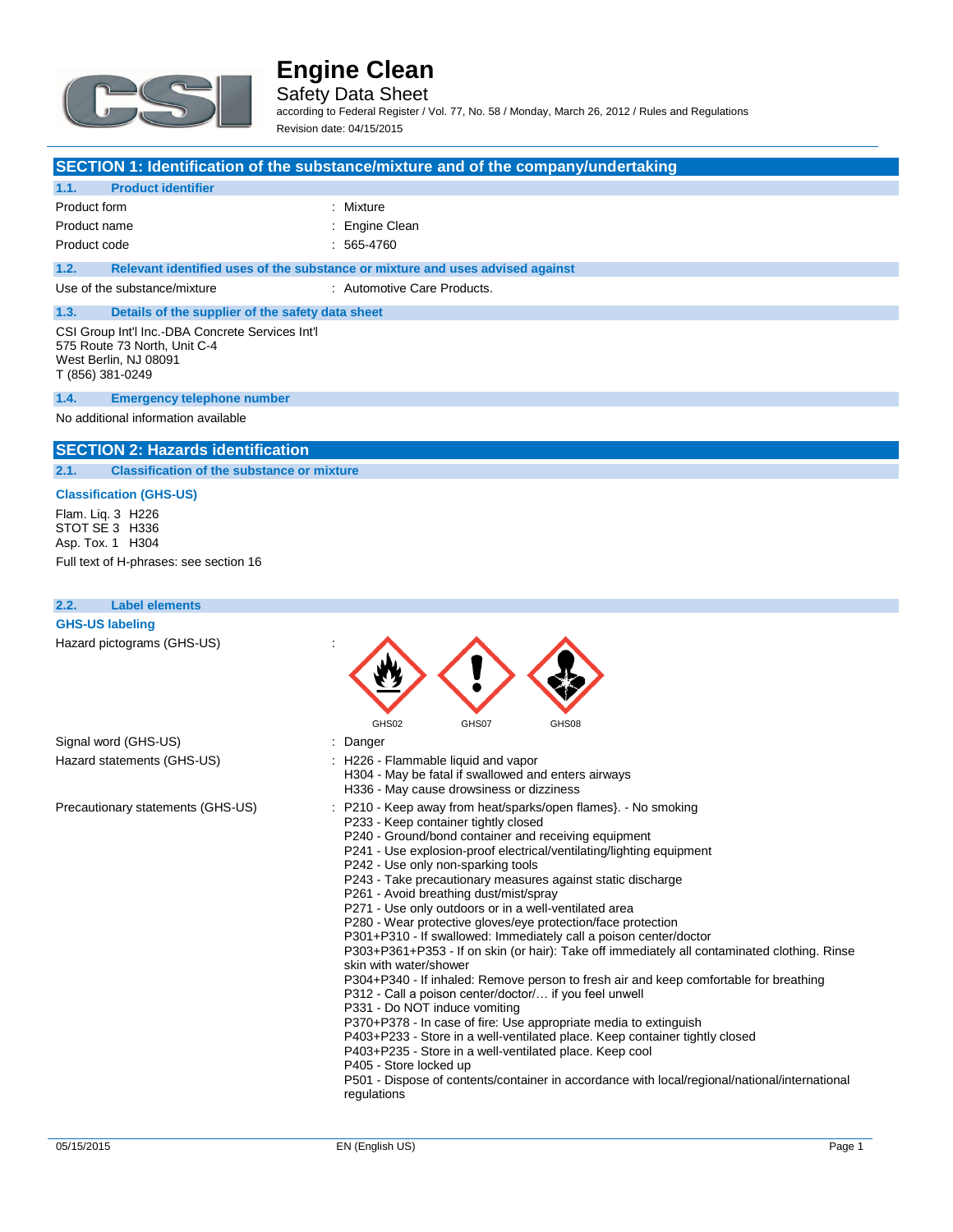## Safety Data Sheet

according to Federal Register / Vol. 77, No. 58 / Monday, March 26, 2012 / Rules and Regulations

## **2.3. Other hazards**

#### No additional information available

## **2.4. Unknown acute toxicity (GHS-US)**

Not applicable

## **SECTION 3: Composition/information on ingredients**

# **3.1. Substance**

## Not applicable **3.2. Mixture**

| <b>Name</b>            | <b>Product identifier</b> | $\frac{9}{6}$ | <b>Classification (GHS-US)</b>                                                                           |
|------------------------|---------------------------|---------------|----------------------------------------------------------------------------------------------------------|
| <b>Mineral Spirits</b> | (CAS No) 64742-48-9       | $>= 80$       | Flam. Lig. 3, H226<br>Acute Tox. 3 (Inhalation: vapour),<br>H331<br>STOT SE 3, H336<br>Asp. Tox. 1. H304 |

#### Full text of H-phrases: see section 16

|                                                               | <b>SECTION 4: First aid measures</b>                                |                                                                                                                                                                      |  |
|---------------------------------------------------------------|---------------------------------------------------------------------|----------------------------------------------------------------------------------------------------------------------------------------------------------------------|--|
| 4.1.                                                          | <b>Description of first aid measures</b>                            |                                                                                                                                                                      |  |
|                                                               | First-aid measures general                                          | : Never give anything by mouth to an unconscious person. If you feel unwell, seek medical<br>advice (show the label where possible).                                 |  |
|                                                               | First-aid measures after inhalation                                 | : Remove victim to fresh air and keep at rest in a position comfortable for breathing. Call a<br>POISON CENTER or doctor/physician if you feel unwell.               |  |
|                                                               | First-aid measures after skin contact                               | Remove/Take off immediately all contaminated clothing. Rinse skin with water/shower.                                                                                 |  |
|                                                               | First-aid measures after eye contact                                | Rinse immediately with plenty of water. Obtain medical attention if pain, blinking or redness<br>persist.                                                            |  |
|                                                               | First-aid measures after ingestion                                  | : Rinse mouth. Do NOT induce vomiting. Immediately call a poison center or doctor/physician.                                                                         |  |
| 4.2.                                                          | Most important symptoms and effects, both acute and delayed         |                                                                                                                                                                      |  |
|                                                               | Symptoms/injuries after inhalation                                  | : May cause drowsiness or dizziness.                                                                                                                                 |  |
|                                                               | Symptoms/injuries after ingestion                                   | : May be fatal if swallowed and enters airways.                                                                                                                      |  |
| 4.3.                                                          |                                                                     | Indication of any immediate medical attention and special treatment needed                                                                                           |  |
|                                                               | No additional information available                                 |                                                                                                                                                                      |  |
|                                                               | <b>SECTION 5: Firefighting measures</b>                             |                                                                                                                                                                      |  |
| 5.1.                                                          | <b>Extinguishing media</b>                                          |                                                                                                                                                                      |  |
|                                                               | Suitable extinguishing media                                        | : Foam. Dry powder. Carbon dioxide. Water spray. Sand.                                                                                                               |  |
|                                                               | Unsuitable extinguishing media                                      | : Do not use a heavy water stream.                                                                                                                                   |  |
| 5.2.<br>Special hazards arising from the substance or mixture |                                                                     |                                                                                                                                                                      |  |
| Fire hazard                                                   |                                                                     | : Flammable liquid and vapor.                                                                                                                                        |  |
| Explosion hazard                                              |                                                                     | : May form flammable/explosive vapor-air mixture.                                                                                                                    |  |
| 5.3.                                                          | <b>Advice for firefighters</b>                                      |                                                                                                                                                                      |  |
|                                                               | Firefighting instructions                                           | : Use water spray or fog for cooling exposed containers. Exercise caution when fighting any<br>chemical fire. Prevent fire-fighting water from entering environment. |  |
|                                                               | Protection during firefighting                                      | : Do not enter fire area without proper protective equipment, including respiratory protection.                                                                      |  |
|                                                               | <b>SECTION 6: Accidental release measures</b>                       |                                                                                                                                                                      |  |
| 6.1.                                                          | Personal precautions, protective equipment and emergency procedures |                                                                                                                                                                      |  |
|                                                               | General measures                                                    | Remove ignition sources. Use special care to avoid static electric charges. No open flames. No<br>smoking.                                                           |  |
| 6.1.1.                                                        | For non-emergency personnel                                         |                                                                                                                                                                      |  |
|                                                               | Emergency procedures                                                | : Evacuate unnecessary personnel.                                                                                                                                    |  |
| 6.1.2.                                                        | For emergency responders                                            |                                                                                                                                                                      |  |
|                                                               | Protective equipment                                                | : Equip cleanup crew with proper protection. Avoid breathing dust/mist/spray.                                                                                        |  |
|                                                               | Emergency procedures                                                | : Ventilate area.                                                                                                                                                    |  |
| 6.2.                                                          | <b>Environmental precautions</b>                                    |                                                                                                                                                                      |  |

Prevent entry to sewers and public waters. Notify authorities if liquid enters sewers or public waters.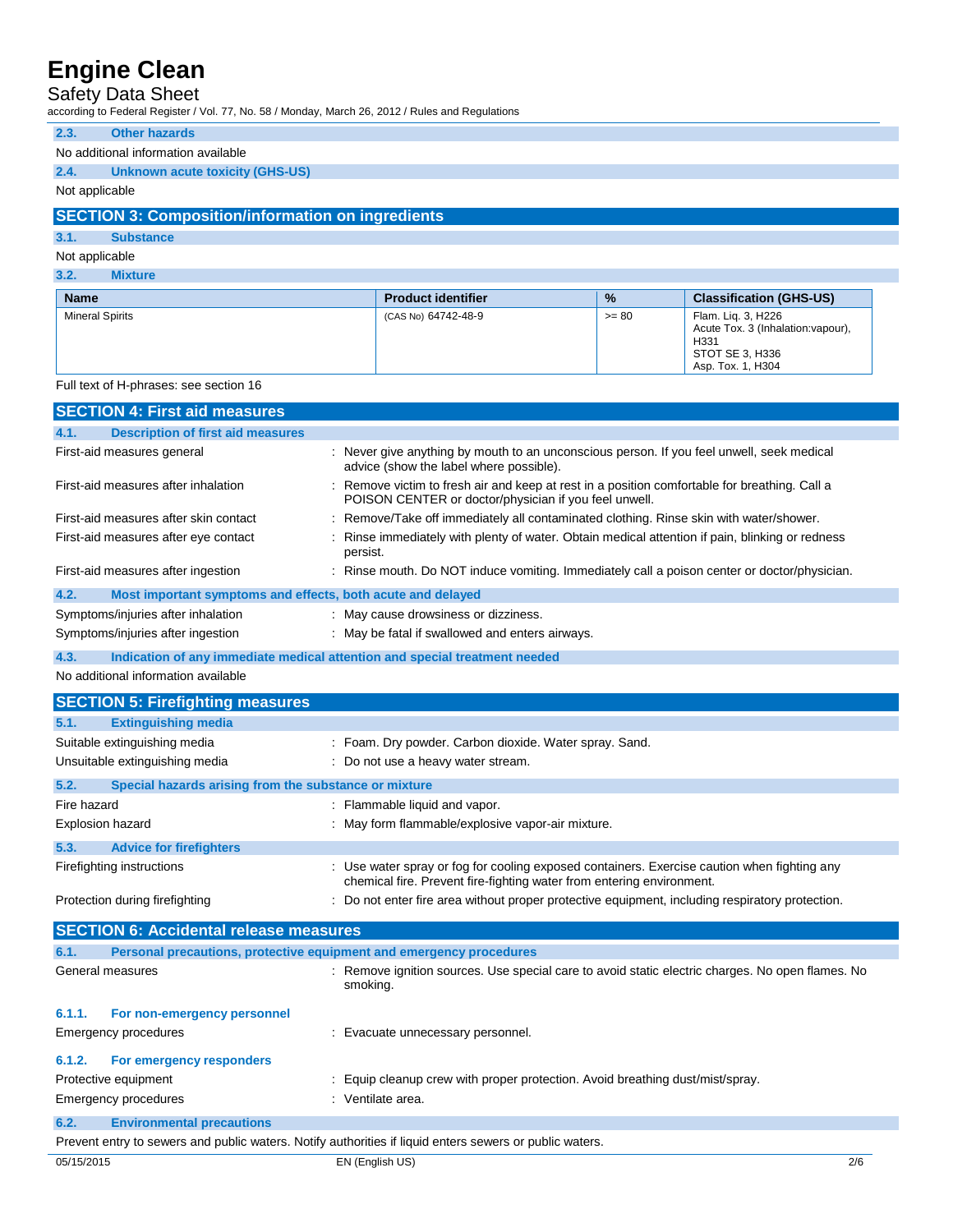## Safety Data Sheet

according to Federal Register / Vol. 77, No. 58 / Monday, March 26, 2012 / Rules and Regulations

| 6.3.<br>Methods and material for containment and cleaning up                                                                                                                                                                                                                                                                                                                                                                                  |                                                                                                                                                                                                   |  |  |  |
|-----------------------------------------------------------------------------------------------------------------------------------------------------------------------------------------------------------------------------------------------------------------------------------------------------------------------------------------------------------------------------------------------------------------------------------------------|---------------------------------------------------------------------------------------------------------------------------------------------------------------------------------------------------|--|--|--|
| Methods for cleaning up                                                                                                                                                                                                                                                                                                                                                                                                                       | : Soak up spills with inert solids, such as clay or diatomaceous earth as soon as possible. Collect<br>spillage. Store away from other materials.                                                 |  |  |  |
| <b>Reference to other sections</b><br>6.4.                                                                                                                                                                                                                                                                                                                                                                                                    |                                                                                                                                                                                                   |  |  |  |
| See Heading 8. Exposure controls and personal protection.                                                                                                                                                                                                                                                                                                                                                                                     |                                                                                                                                                                                                   |  |  |  |
| <b>SECTION 7: Handling and storage</b>                                                                                                                                                                                                                                                                                                                                                                                                        |                                                                                                                                                                                                   |  |  |  |
| <b>Precautions for safe handling</b><br>7.1.                                                                                                                                                                                                                                                                                                                                                                                                  |                                                                                                                                                                                                   |  |  |  |
| Additional hazards when processed                                                                                                                                                                                                                                                                                                                                                                                                             | : Handle empty containers with care because residual vapors are flammable.                                                                                                                        |  |  |  |
| : Wash hands and other exposed areas with mild soap and water before eating, drinking or<br>Precautions for safe handling<br>smoking and when leaving work. Provide good ventilation in process area to prevent formation<br>of vapor. No open flames. No smoking. Take precautionary measures against static discharge.<br>Use only non-sparking tools. Avoid breathing dust/mist/spray. Use only outdoors or in a well-<br>ventilated area. |                                                                                                                                                                                                   |  |  |  |
| 7.2.<br>Conditions for safe storage, including any incompatibilities                                                                                                                                                                                                                                                                                                                                                                          |                                                                                                                                                                                                   |  |  |  |
| Technical measures                                                                                                                                                                                                                                                                                                                                                                                                                            | : Proper grounding procedures to avoid static electricity should be followed. Ground/bond<br>container and receiving equipment. Use explosion-proof electrical/ventilating/lighting<br>equipment. |  |  |  |
| Storage conditions                                                                                                                                                                                                                                                                                                                                                                                                                            | : Keep only in the original container in a cool, well ventilated place away from heat, hot surfaces,<br>sparks, open flame and other ignition sources. No smoking. Keep container tightly closed. |  |  |  |
| Incompatible products                                                                                                                                                                                                                                                                                                                                                                                                                         | : Strong bases. Strong acids.                                                                                                                                                                     |  |  |  |
| Incompatible materials                                                                                                                                                                                                                                                                                                                                                                                                                        | : Sources of ignition. Direct sunlight. Heat sources.                                                                                                                                             |  |  |  |

#### **7.3. Specific end use(s)**

No additional information available

|                              | <b>SECTION 8: Exposure controls/personal protection</b> |                |  |
|------------------------------|---------------------------------------------------------|----------------|--|
| 8.1.                         | <b>Control parameters</b>                               |                |  |
| <b>Engine Clean</b>          |                                                         |                |  |
| <b>ACGIH</b>                 |                                                         | Not applicable |  |
| <b>OSHA</b>                  |                                                         | Not applicable |  |
| Mineral Spirits (64742-48-9) |                                                         |                |  |
| <b>ACGIH</b>                 |                                                         | Not applicable |  |
| <b>OSHA</b>                  |                                                         | Not applicable |  |

| 8.2.<br><b>Exposure controls</b> |                                                                                                                                          |
|----------------------------------|------------------------------------------------------------------------------------------------------------------------------------------|
| Personal protective equipment    | : Avoid all unnecessary exposure.                                                                                                        |
| Hand protection                  | : Wear protective gloves/eye protection/face protection protective gloves.                                                               |
| Eye protection                   | : Chemical goggles or safety glasses.                                                                                                    |
| Respiratory protection           | : Where exposure through inhalation may occur from use, respiratory protection equipment is<br>recommended. Wear respiratory protection. |
| Other information                | : Do not eat, drink or smoke during use.                                                                                                 |

| <b>SECTION 9: Physical and chemical properties</b>            |                     |  |  |
|---------------------------------------------------------------|---------------------|--|--|
| Information on basic physical and chemical properties<br>9.1. |                     |  |  |
| Physical state                                                | : Liquid            |  |  |
| Color                                                         | : clear             |  |  |
| Odor                                                          | : Butyl             |  |  |
| Odor threshold                                                | : No data available |  |  |
| рH                                                            | $\cdot$ 9           |  |  |
| Melting point                                                 | : No data available |  |  |
| Freezing point                                                | : No data available |  |  |
| Boiling point                                                 | : 315 °F            |  |  |
| Flash point                                                   | : 105 °F            |  |  |
| Relative evaporation rate (butyl acetate=1)                   | : No data available |  |  |
|                                                               |                     |  |  |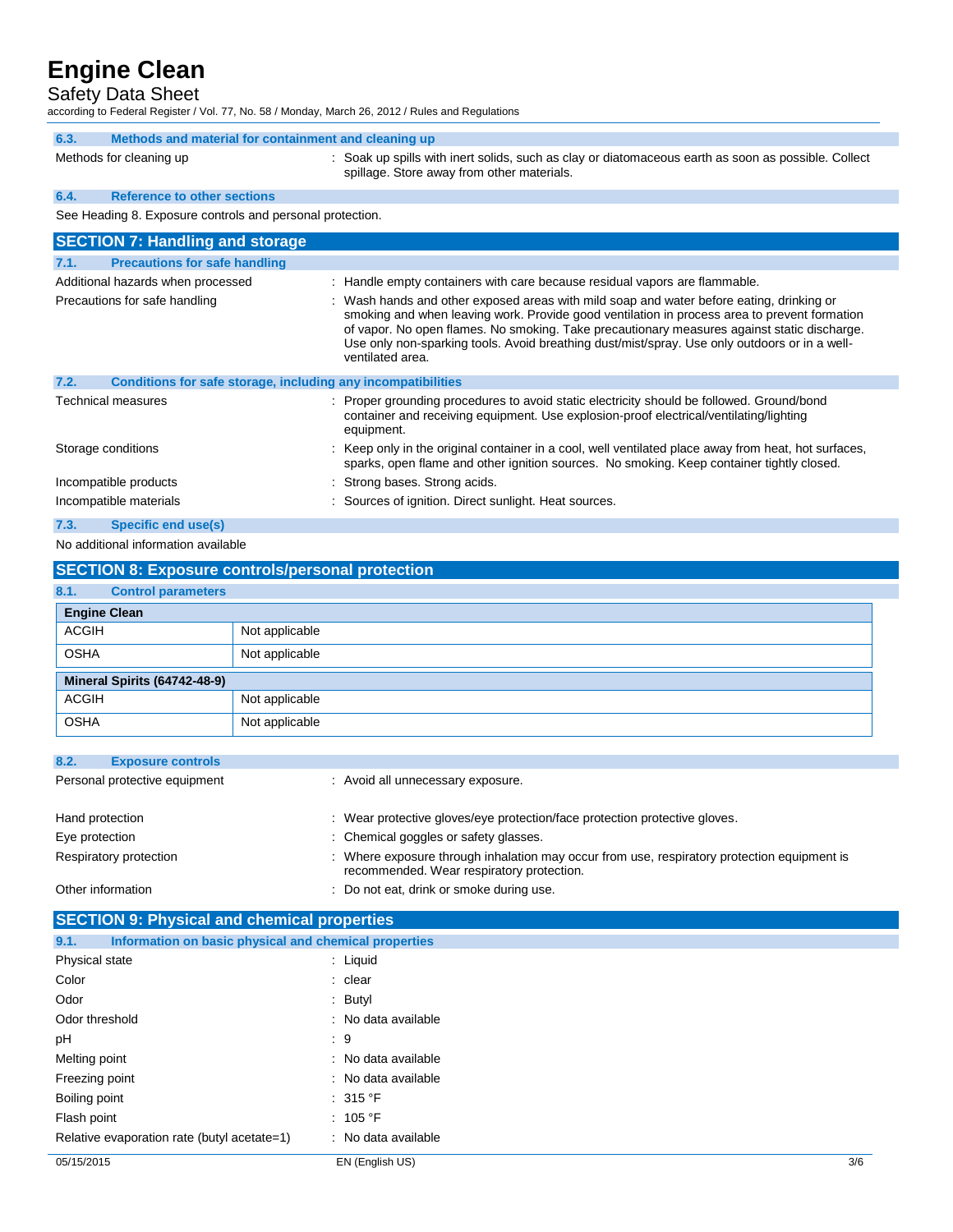Safety Data Sheet

according to Federal Register / Vol. 77, No. 58 / Monday, March 26, 2012 / Rules and Regulations

| Flammability (solid, gas)       | : No data available                                                                                               |
|---------------------------------|-------------------------------------------------------------------------------------------------------------------|
| Explosion limits                | : No data available                                                                                               |
| Explosive properties            | : No data available                                                                                               |
| Oxidizing properties            | : No data available                                                                                               |
| Vapor pressure                  | : No data available                                                                                               |
| Relative density                | : 0.8                                                                                                             |
| Relative vapor density at 20 °C | : 4.9                                                                                                             |
| Solubility                      | $:$ Insoluble in water.<br>Water: Solubility in water of component(s) of the mixture :<br>$\cdot$ : < 0.1 g/100ml |
| Log Pow                         | : No data available                                                                                               |
| Log Kow                         | : No data available                                                                                               |
| Auto-ignition temperature       | : No data available                                                                                               |
| Decomposition temperature       | : No data available                                                                                               |
| Viscosity                       | : No data available                                                                                               |
| Viscosity, kinematic            | : 1 cSt                                                                                                           |
| Viscosity, dynamic              | : No data available                                                                                               |
|                                 |                                                                                                                   |

**9.2. Other information**

No additional information available

# **SECTION 10: Stability and reactivity 10.1. Reactivity**

No additional information available

#### **10.2. Chemical stability**

Stable under normal conditions. Flammable liquid and vapor. May form flammable/explosive vapor-air mixture.

## **10.3. Possibility of hazardous reactions**

Not established.

#### **10.4. Conditions to avoid**

Direct sunlight. Extremely high or low temperatures. Open flame. Overheating. Heat. Sparks.

**10.5. Incompatible materials**

Strong acids. Strong bases.

**10.6. Hazardous decomposition products**

Fume. Carbon monoxide. Carbon dioxide. May release flammable gases.

## **SECTION 11: Toxicological information**

**11.1. Information on toxicological effects**

: Not classified

| Mineral Spirits (64742-48-9)      |                    |
|-----------------------------------|--------------------|
| LD50 oral rat                     | > 5000 mg/kg (Rat) |
| LD50 dermal rat                   | > 5000 mg/kg (Rat) |
| LC50 inhalation rat (mg/l)        | 4.95 mg/l/4h (Rat) |
| ATE US (vapors)                   | 4.950 mg/l/4h      |
| ATE US (dust, mist)               | 4.950 mg/l/4h      |
| Skin corrosion/irritation         | : Not classified   |
|                                   | pH: 9              |
| Serious eye damage/irritation     | : Not classified   |
|                                   | pH: 9              |
| Respiratory or skin sensitization | : Not classified   |
| Germ cell mutagenicity<br>÷.      | Not classified     |
| Carcinogenicity                   | : Not classified   |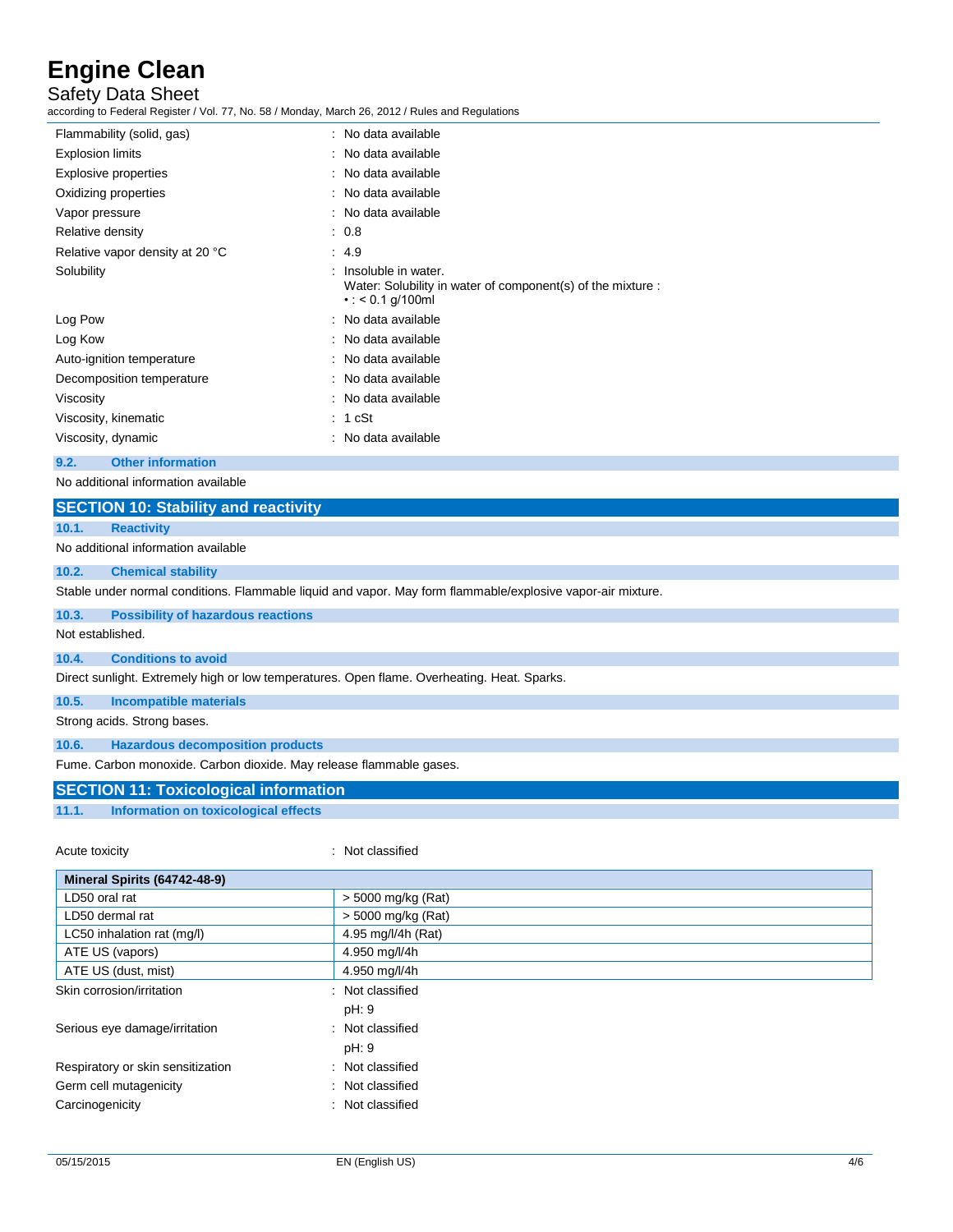## Safety Data Sheet

according to Federal Register / Vol. 77, No. 58 / Monday, March 26, 2012 / Rules and Regulations

| Mineral Spirits (64742-48-9)                           |                                                                     |
|--------------------------------------------------------|---------------------------------------------------------------------|
| IARC group                                             | 3 - Not classifiable                                                |
| Reproductive toxicity                                  | : Not classified                                                    |
| Specific target organ toxicity (single exposure)       | : May cause drowsiness or dizziness.                                |
| Specific target organ toxicity (repeated<br>exposure)  | : Not classified                                                    |
| Aspiration hazard                                      | : May be fatal if swallowed and enters airways.                     |
| Potential Adverse human health effects and<br>symptoms | : Based on available data, the classification criteria are not met. |
| Symptoms/injuries after inhalation                     | : May cause drowsiness or dizziness.                                |
| Symptoms/injuries after ingestion                      | : May be fatal if swallowed and enters airways.                     |

| <b>SECTION 12: Ecological information</b> |
|-------------------------------------------|
|                                           |
| $AOA$ $Taviala$                           |

| 14.1.<br><b>TOXICITY</b>                      |                                                                                                                                                                                |
|-----------------------------------------------|--------------------------------------------------------------------------------------------------------------------------------------------------------------------------------|
| Mineral Spirits (64742-48-9)                  |                                                                                                                                                                                |
| LC50 fish 1                                   | 1000 mg/l (96 h; Pisces)                                                                                                                                                       |
| EC50 Daphnia 1                                | 1000 mg/l (Amphipoda)                                                                                                                                                          |
| LC50 fish 2                                   | 1000 mg/l 96 h; Salmo gairdneri (Oncorhynchus mykiss)                                                                                                                          |
| Threshold limit algae 1                       | 100 mg/l (72 h; Pseudokirchneriella subcapitata)                                                                                                                               |
| Threshold limit algae 2                       | > 1000 mg/l (72 h; Pseudokirchneriella subcapitata)                                                                                                                            |
| <b>Persistence and degradability</b><br>12.2. |                                                                                                                                                                                |
| <b>Engine Clean</b>                           |                                                                                                                                                                                |
| Persistence and degradability                 | Not established.                                                                                                                                                               |
| Mineral Spirits (64742-48-9)                  |                                                                                                                                                                                |
| Persistence and degradability                 | Readily biodegradable in water.                                                                                                                                                |
| 12.3.<br><b>Bioaccumulative potential</b>     |                                                                                                                                                                                |
| <b>Engine Clean</b>                           |                                                                                                                                                                                |
| Bioaccumulative potential                     | Not established.                                                                                                                                                               |
| Mineral Spirits (64742-48-9)                  |                                                                                                                                                                                |
| Log Pow                                       | > 3                                                                                                                                                                            |
| Bioaccumulative potential                     | No bioaccumulation data available.                                                                                                                                             |
| 12.4.<br><b>Mobility in soil</b>              |                                                                                                                                                                                |
| No additional information available           |                                                                                                                                                                                |
|                                               |                                                                                                                                                                                |
| 12.5.<br><b>Other adverse effects</b>         |                                                                                                                                                                                |
| Effect on the global warming                  | : No known ecological damage caused by this product.                                                                                                                           |
|                                               |                                                                                                                                                                                |
| Other information                             | : Avoid release to the environment.                                                                                                                                            |
| <b>SECTION 13: Disposal considerations</b>    |                                                                                                                                                                                |
| <b>Waste treatment methods</b><br>13.1.       |                                                                                                                                                                                |
| Waste disposal recommendations                | Dispose in a safe manner in accordance with local/national regulations. Dispose of<br>contents/container in accordance with local/regional/national/international regulations. |
| Additional information                        | : Handle empty containers with care because residual vapors are flammable.                                                                                                     |
| Ecology - waste materials                     | Avoid release to the environment. Hazardous waste due to toxicity.                                                                                                             |

**SECTION 14: Transport information**

| <b>Department of Transportation (DOT)</b> |                                           |
|-------------------------------------------|-------------------------------------------|
| In accordance with DOT                    |                                           |
| Not regulated for transport               |                                           |
| <b>Additional information</b>             |                                           |
| Other information                         | : No supplementary information available. |